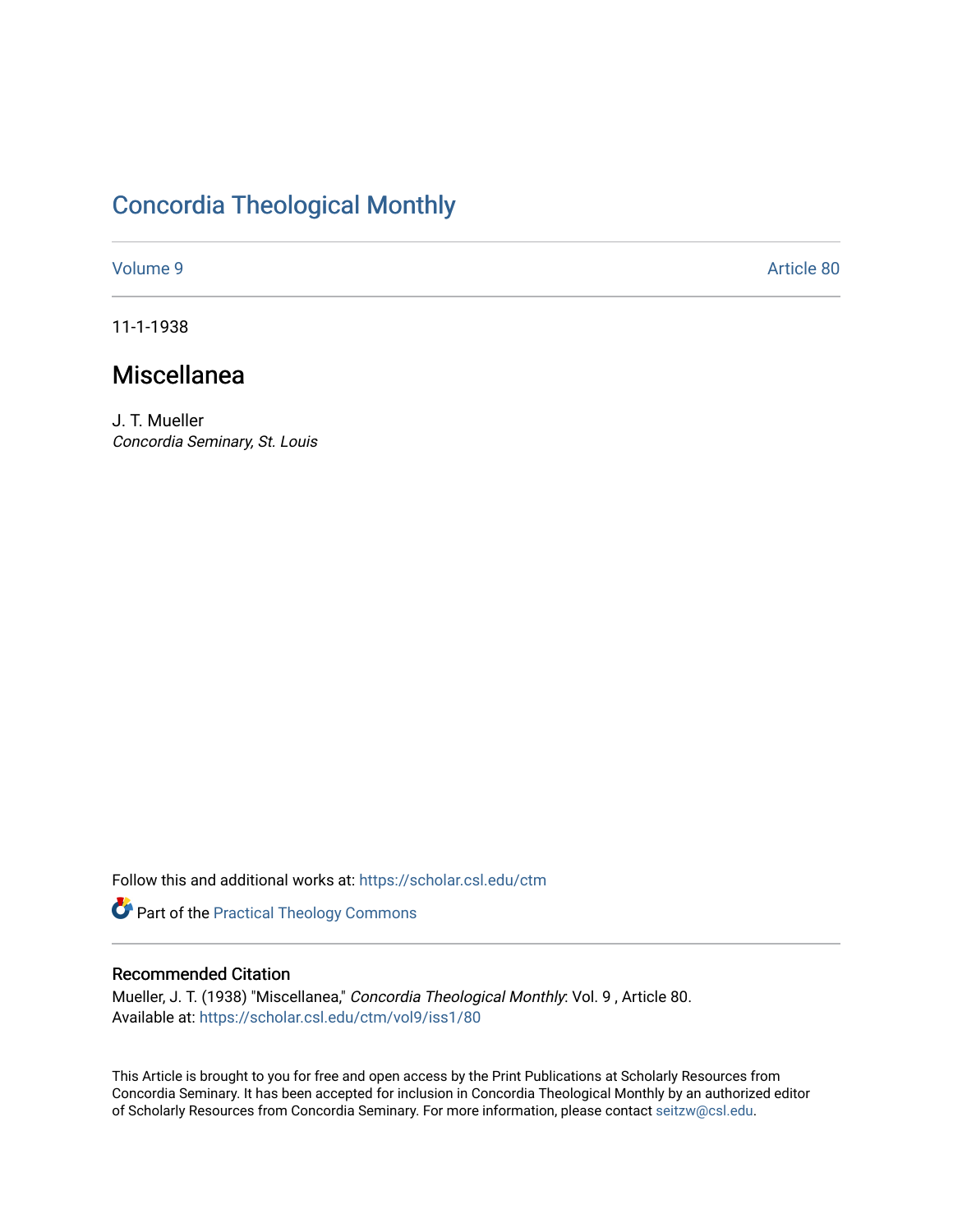### Mueller: Miscellanea

**Miscellanea** 

# **Miscellanea**

## **Science and Christian Education**

This was the subject upon which Dr. Arthur H. Compton, professor of physics at the University of Chicago, spoke at the closing session of the International Convention of Christian Education held here in Columbus last week. Dr. Compton is a scientist of the first water, winner of the 1927 Nobel prize in science and renowned for his work in connection with the cosmic ray. The burden of his message before this international gathering of religious educators was that science has given new powers to man, but that Christianity is the key to the proper use of these enlarged powers. It was extremely heartening to hear this eminent scientist develop this proposition. To be sure, he spoke as a scientist, not as a theologian. He tried to give us the viewpoint of a man of science, telling us that scientists regard science as the basis of civilization and the primary factor in stimulating its growth. He traced the rapid, farreaching advances that have been made, for example, in the field of physics -- in heat, light, and electricity -- in the last fifty years and stated that these advances have powerfully influenced our intellectual, economic, and social life and contributed much to human welfare. But then the learned scientist from Chicago at once admitted that the key to the future of man lies not only in the increased knowledge and increased strength which science has put at our disposal but in the use which man makes of that knowledge and strength. The new powers which science has given to man may be, and have been, abused by cruel men and by selfish, short-sighted nations, averred Dr. Compton. And in this indictment he included not only Germany and Russia but our own country as well, for he admitted a rather universal tendency on the part of mankind to divide into antagonistic groups, in which men become terribly destructive. Science, in other words, has demonstrated the tremendous need of cooperation and has helped to show the rich rewards which cooperation, consideration of one another, brings; but the real key to effecting this cooperation, this brotherly love, is Christian education. The eminent physicist made an eloquent plea for that which Paul prays for in his letter to the Philippians: "It is my prayer that your love may be more and more rich in knowledge and all manner of insight" (Phil. 1:9, Moffatt's translation). He insisted that love alone isn't enough; it must be enriched by increasing knowledge and insight. But knowledge alone isn't enough either; it must be motivated by Christian love. Hence science, which has brought about a technological society and demonstrated the mutual dependence of the members of such a society upon each other, shows how absolutely indispensable Christian education is if our increased knowledge and strength is to benefit rather than hurt society.

Remember once again, these words came not from a theological professor or a minister or a Sunday-school superintendent but from a world-renowned scientist. Perhaps, had he told us more fully what

54

Published by Scholarly Resources from Concordia Seminary, 1938

849

 $\mathbf{1}$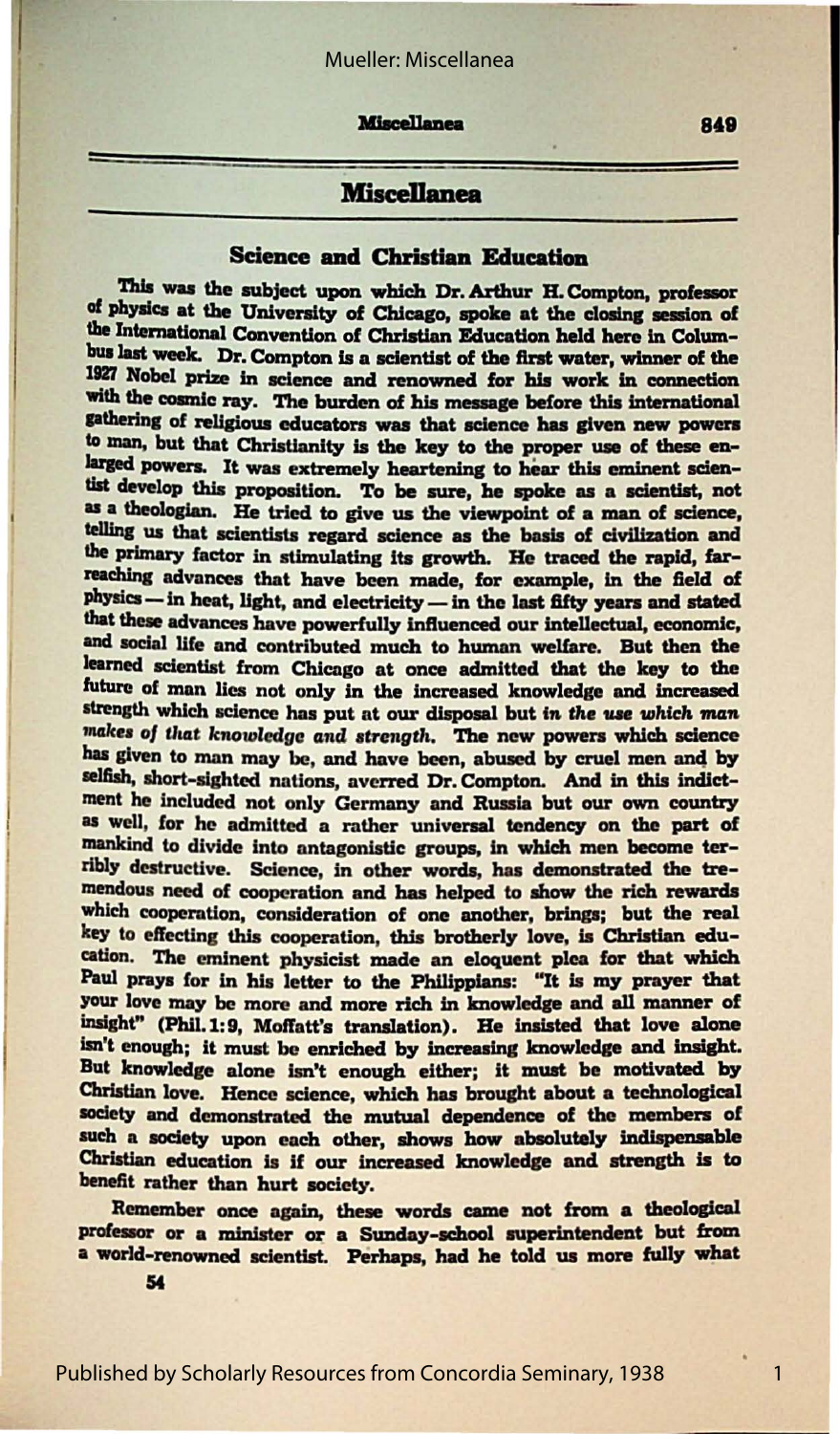#### **Miscellanea**

he understands by Christian education, what the content of such education is, we would not have seen eye to eye with him. But his telling argument for the need of Christian education stands nevertheless. In fact, if we Lutherans have the precise message — the life-giving, powerbestowing Gospel of Jesus Christ in all its saving fulness - that our world needs to save it from chaos despite its advance in scientific knowledge and technique, it becomes us to be particularly zealous in giving this message to our children and college youth, to our fathers and mothers, that they in turn may be used in helping others to see and follow the light. - Lutheran Standard.

#### The Body of Christ in the Holy Supper

The question has been raised: "Which is the form in which we receive the body of Christ and His blood in Holy Communion? Is it the natural body of the Son of God, as it hung on the Cross, or is it the glorified form in which we receive it?"

The question concerns the peculiar mode of Christ's presence in the Lord's Supper. In it neither the real presence nor the oral manducation is being denied. It has been said: "Since Christ is now glorified, He can give us no other than His glorified body today." Such reasoning in matters of doctrine is out of place; for not any logical deduction from an unwritten premise, but Scripture, in its clear declaration, is our principium cognoscendi, or our norm of faith. The syllogism in this case reads: 1. Christ is now glorified. 2. He cannot be present in any other way than in His glorified body. 3. Therefore in the Holy Supper we receive His glorified body. Evidently the minor premise is not stated in Scripture. It must be noted that the Scriptures carefully determine the body given us in the Holy Supper when in the words of institution it specifies "the body given for you," "the blood shed for you."

Dr. Pieper, in his Christliche Dogmatik (III, 415), writes very properly: "Also with regard to the materia coelestis it is necessary for us to adhere to the words of institution and to repudiate all substitutes invented by men." Among the substitutes put in place of Christ's true body given for us and His true blood shed for us he mentions also the "glorified body of Christ" or the "glorified corporeity" of Christ or the "glorified Christ," etc. "Calvin," he says, "holds that the powers of the glorified body of Christ infuse themselves into the believing soul, while modern theologians speak of the pneumatico-physical efficacy of the Lord's Supper, for the reason that in this Sacrament the glorified body of Christ is said to be received. But the words of institution do not say anything of a glorified body, and neither the essence of the Holy Supper (the real presence) nor its salutary effect (remission of sins) should be based upon the glorification of the body of Christ. The fact that Christ's body was not yet glorified at the first Holy Communion did not prevent the real presence of the body and blood; just so also the fact that Christ's body is now glorified does not promote (foerdert nicht) the real presence that occurs till the end of time whenever the Holy Supper is being celebrated in the Christian Church. The real presence has its fully adequate rationale in the words of institution:

#### 850